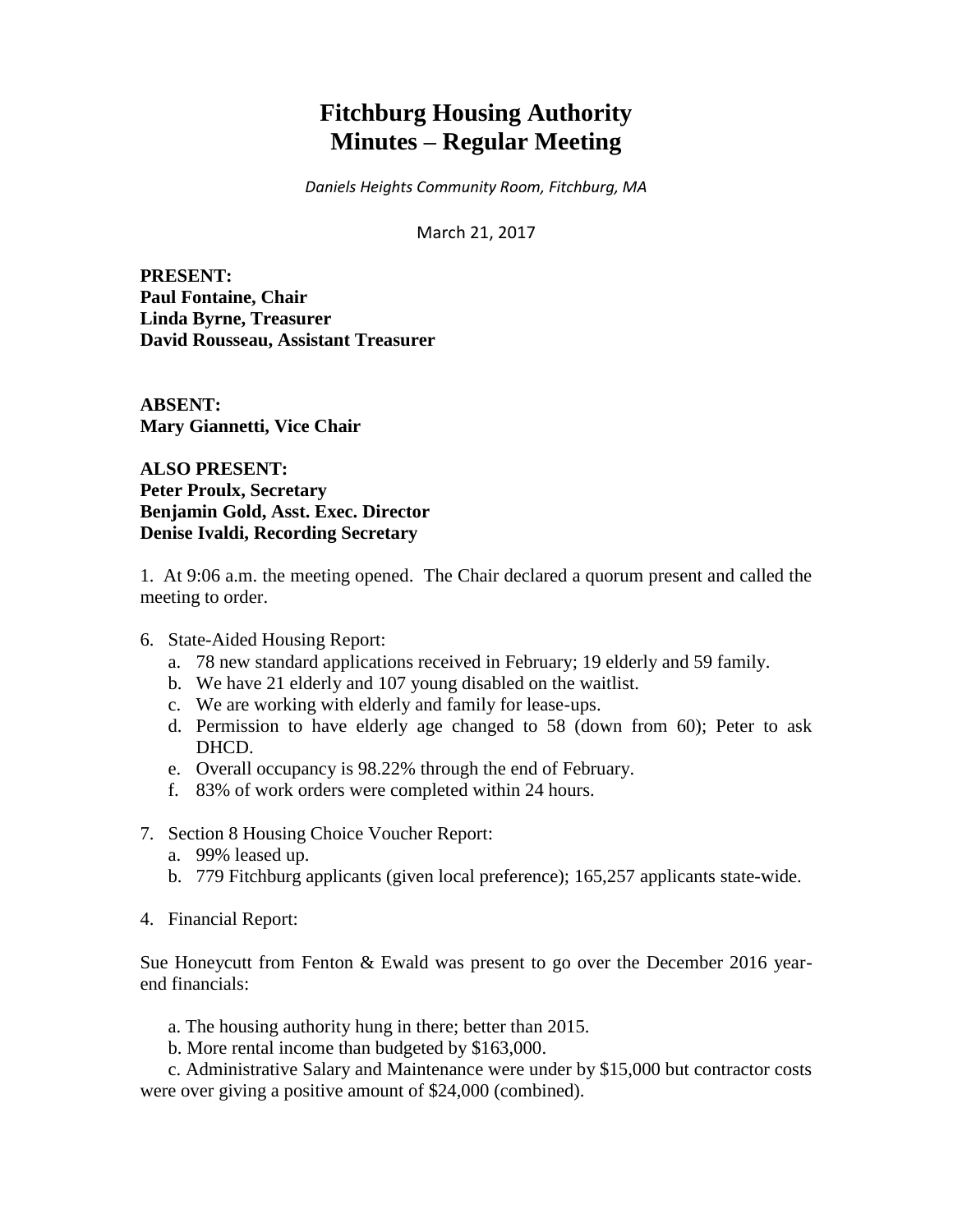d. Reserves were at \$152,000 (8.67%) at year-end; minimum is 20%. There was some discussion on subsidy amounts.

e. Net metering – will see credits beginning in 2017.

f. About \$309,000 under budget overall due to utilities.

g. \$81,000 in write-offs for 2016. The Chair noted that if any of these monies are recovered, goes back in. It was suggested to have a list of definite "non-paid back" amounts. There are quarterly write-offs now for anything over 12 months.

h. 689s – One property on the list for disposition. A renal increase helped on the reserves.

i. Section 8 had negative reserves last year; now on a positive side.

j. MRVP - \$40 per unit is not enough; reserves keep going down. Short discussion on doing away with MRVP. This will be discussed further at budget time.

The board asked if there were any red flags for the February 28, 2017 financials. Sue Honeycutt said that everything was right in line where it should be at this time. There were no questions or discussion on the January 31, 2017 financials.

Motion made by Linda Byrne to accept all three financial reports presented (2016 yearend, January and February 2017). David Rousseau seconded; all in favor. The board asked if any red flag items or items that need attention could be highlighted in the future on the financials. The E.D. said he would do that going forward.

2. The minutes of February 15, 2017 were presented. Linda Byrne made a motion to accept the minutes. David Rousseau seconded; all were in favor.

- 8. Old Business: None
- 9. New Business: The following resolutions were presented:

# RESOLUTION FOR EXECUTION OF DHCD REQUIRED FISCAL YEAR-END CERTIFICATIONS

Resolution 2017-03-01

Whereas: The Fitchburg Housing Authority has the need to be in compliance with DHCD fiscal year-end certifications as follows:

- 1. Year-End Financial Statements Certification (400-1)
- 2. Year-End Financial Statements Certification (MRVP)
- 3. Year-End Financial Statements Certification (667-A)
- 4. Year-End Financial Statements Certification (689-C)
- 5. Salary Certification (Fiscal Year Ending 2016)
- 6. Schedule of Positions and Compensation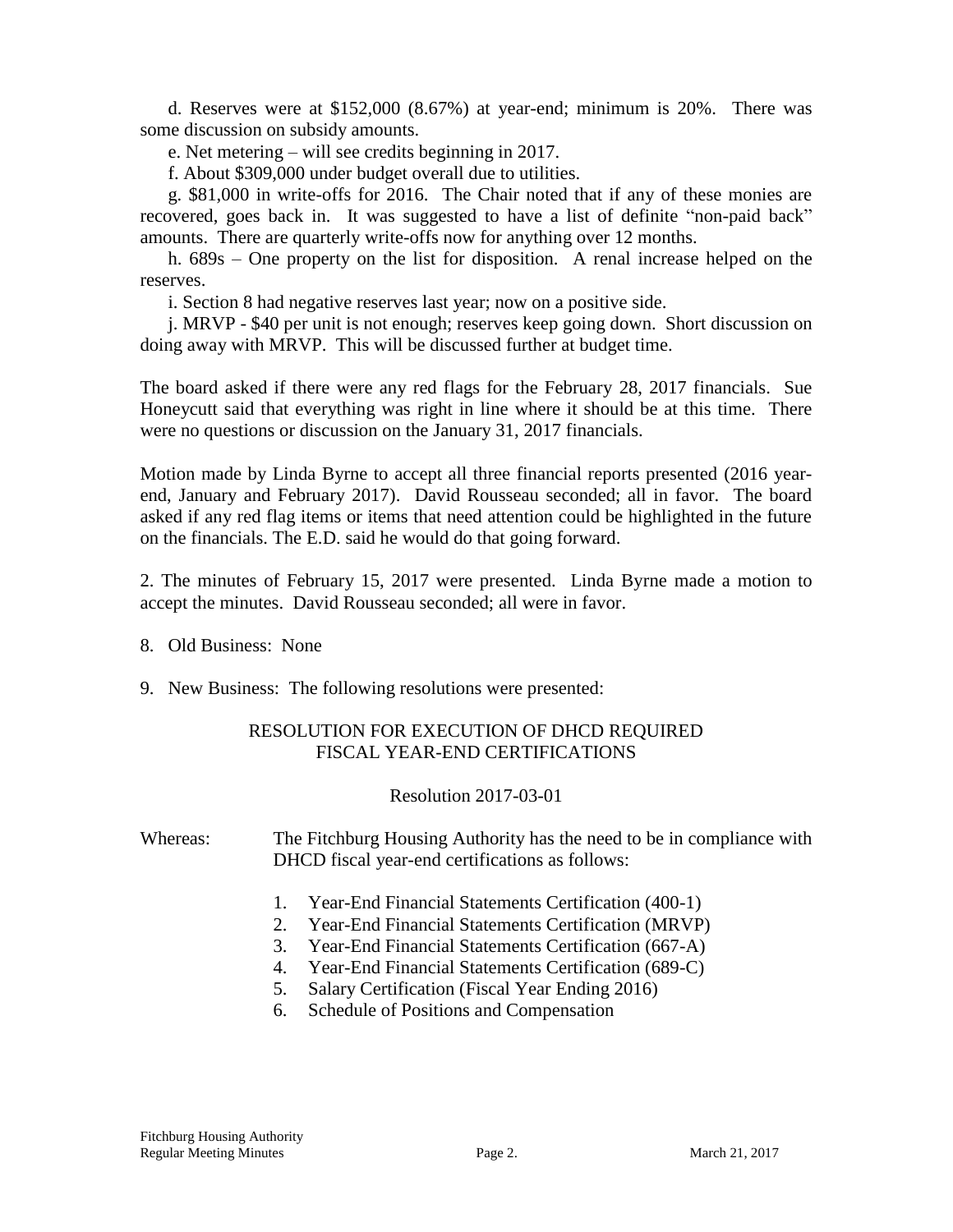### NOW THEREFORE BE IT RESOLVED,

That members of the Fitchburg Housing Authority Board of Commissioners hereby certify the fiscal year-end certifications (listed above) and authorize the Executive Director to execute the certifications.

- RESOLVED, Motion made by David Rousseau to certify and execute the fiscal yearend certifications in compliance with the DHCD requirement.
- SECONDED, Linda Byrne seconded the motion, and the motion was passed by a unanimous vote.

On the following resolution, the E.D. noted that everything looks good, may get a 95% score.

## RESOLUTION AUTHORIZING THE SUBMISSION OF THE FITCHBURG HOUSING AUTHORITY SEMAP CERTIFICATION TO HUD

#### RESOLUTION 2017-03-02

- WHEREAS: The Fitchburg Housing Authority is required by HUD to submit an annual SEMAP Certification as required by 24CFR sec 985.101, and,
- WHEREAS: The Fitchburg Housing Authority's fiscal year end is December 31, 2016 and,
- WHEREAS: The Fitchburg Housing Authority has collected the information concerning the performance of the Housing Authority and provides assurance that there is no evidence of seriously deficient performance,

#### NOW THEREFORE BE IT RESOLVED,

That the Fitchburg Housing Authority authorizes the Executive Director to electronically submit the SEMAP Certification.

- RESOLVED, Motion made by Linda Byrne to accept the Section 8 Management Assessment Program (SEMAP) Certification,
- SECONDED, David Rousseau seconded the motion, and the motion was passed by a unanimous vote.